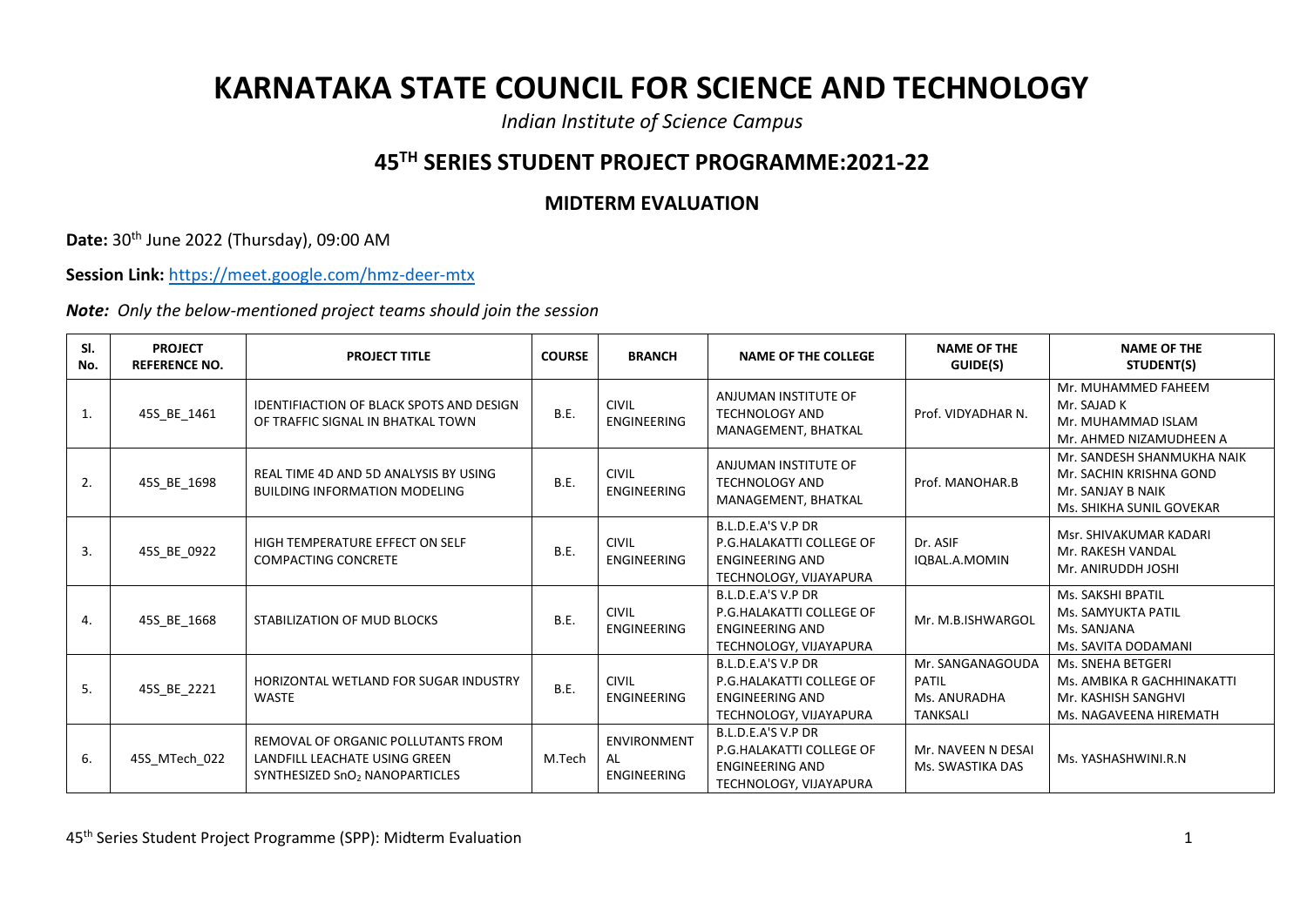| 7.  | 45S_BE_0034   | EXPERIMENTAL STUDIES ON ASSESSMENT OF<br>BASIC COMPRESSIVE STRESS OF STABILIZED<br>COMPRESSED MUD BLOCK MASONRY BY<br>PRISM TEST         | B.E.        | <b>CIVIL</b><br><b>ENGINEERING</b>      | <b>B.V.V. SANGHA'S</b><br>BASAVESHWAR ENGINEERING<br>COLLEGE, BAGALKOT                          | Dr. M M<br>HANAMASAGAR                  | Mr. TARIWAL SHEETAL SUNIL<br>Ms. AYESHASULTANA<br>Mr. RAKESH<br>Mr. ANAND                                             |
|-----|---------------|------------------------------------------------------------------------------------------------------------------------------------------|-------------|-----------------------------------------|-------------------------------------------------------------------------------------------------|-----------------------------------------|-----------------------------------------------------------------------------------------------------------------------|
| 8.  | 45S_BE_1015   | RECLAMATION AND REUSE OF GREYWATER BY<br><b>CONSTRUCTION OF WETLANDS</b>                                                                 | B.E.        | <b>CIVIL</b><br>ENGINEERING             | <b>B.V.V. SANGHA'S</b><br>BASAVESHWAR ENGINEERING<br>COLLEGE, BAGALKOT                          | Prof. S.M.KALAGUDI<br>Dr. P.G.RAKARADDI | Mr. RAGHAV R BHATTAD<br>Ms. VEDA PATIL<br>Mr. IZAZAHMED MAKUTMSAB<br><b>BALIKAI</b><br>Mr. MANJUNATH B LUTIMATH       |
| 9.  | 45S_BE_1612   | SUSTAINABLE WASTE DISPOSAL SYSTEM FOR A<br><b>RURAL AREA</b>                                                                             | B.E.        | <b>CIVIL</b><br><b>ENGINEERING</b>      | <b>B.V.V. SANGHA'S</b><br>BASAVESHWAR ENGINEERING<br>COLLEGE, BAGALKOT                          | Dr. VEENA S<br>SORAGANVI                | Mr. OMPRAKASH GURUDEV HOLI<br>Mr. VEERESHGOUDA HALEMANI<br>Mr. SWAROOPA<br>Ms. VEENA BIRADAR                          |
| 10. | 45S BE 4053   | EXPERIMENTAL STUDY ON GEOSYNTHETIC<br>ENCASED STONE COLUMN WITH DIFFERENT<br><b>SOIL</b>                                                 | B.E.        | <b>CIVIL</b><br>ENGINEERING             | <b>B.V.V. SANGHA'S</b><br>BASAVESHWAR ENGINEERING<br>COLLEGE, BAGALKOT                          | Prof. SEEMA<br><b>SHRINGERI</b>         | Mr. KALAPPA<br>Mr. RAVIKUMAR P DODAMANI<br>Mr. RAVI P HADIMANI<br>Mr. DARSHAN KUMAR S J                               |
| 11. | 45S_BE_4203   | LOW-COST BUILDING BLOCKS USING LOCALLY<br><b>AVAILABLE MATERIALS</b>                                                                     | B.E.        | <b>CIVIL</b><br>ENGINEERING             | <b>B.V.V. SANGHA'S</b><br>BASAVESHWAR ENGINEERING<br>COLLEGE, BAGALKOT                          | Dr. SANTHOSH M<br><b>MALKAPUR</b>       | Ms. NEELU<br>Mr. RAHUL R PATIL<br>Ms. HARSHITA M JOGIN<br>Mr. NINGAPPA                                                |
| 12. | 45S_BE_4390   | STUDIES ON USE OF CRUMB RUBBER IN<br>CONCRETE FOR ACOUSTICAL INSULATION<br><b>PURPOSES</b>                                               | B.E.        | <b>CIVIL</b><br><b>ENGINEERING</b>      | <b>B.V.V. SANGHA'S</b><br>BASAVESHWAR ENGINEERING<br>COLLEGE, BAGALKOT                          | DR. SANTHOSH M<br><b>MALKAPUR</b>       | Mr. VEERESH NAGAPPA HUNAGUND<br>Mr. HEBBALAPPA HANAMANT NAIK<br>Mr. BABU RANGAPPA KAMBAR<br>Mr. GANDLA SUJITH BHUSHAN |
| 13. | 45S MTech 085 | A COMPREHENSIVE STUDY ON MOMENT<br>RESISTED CONNECTIONS UNDER DYNAMIC<br><b>LOADING</b>                                                  | M.Tech      | <b>STRUCTURAL</b><br><b>ENGINEERING</b> | <b>B.V.V. SANGHA'S</b><br>BASAVESHWAR ENGINEERING<br><b>COLLEGE, BAGALKOT</b>                   | Dr. S H SANNI<br>Prof. G S HIREMATH     | Mr. SANGAMESH                                                                                                         |
| 14. | 45S_BE_0775   | LIGHT WEIGHT GEOPOLYMER ECO-FRIENDLY<br>BRICKS USING SUGARCANE BAGASSE ASH                                                               | B.E.        | <b>CIVIL</b><br>ENGINEERING             | <b>BILURU GURUBASAVA</b><br>MAHASWAMIJI INISTITURE OF<br>TECHNOLOGY, MUDHOL,<br><b>BAGALKOT</b> | Prof. A N<br><b>DODDAMANI</b>           | Ms. BHAVANA B SIMPI<br>Mr. ABHI DULARI<br>Mr. AFTABALI MUJAWAR<br>Ms. LAXMI.S.DODDIHAL                                |
| 15. | 45S_BE_1019   | ANALYSIS OF STRENGTH PROPERTIES OF LIME<br>STABILIZED BLACK COTTON SOIL WITH<br>PHOSPHOGYPSUM                                            | B.E.        | <b>CIVIL</b><br>ENGINEERING             | <b>BILURU GURUBASAVA</b><br>MAHASWAMIJI INISTITURE OF<br>TECHNOLOGY, MUDHOL,<br><b>BAGALKOT</b> | Prof. GEETA JIRALI                      | Mr. RAGHAVENDRA S K<br>Mr. SHIVANAND METRE<br>Ms. CHAITRA PATROTI<br>Ms. ESHA JITENDRA OSWAL                          |
| 16. | 45S_BE_1586   | EXPERIMENTAL ASSESMENT OF BITUMEN<br><b>CONCRETE BINDER COURSE WITH THE BINDER</b><br>MODIFIED WITH POLY PHOSPHORIC ACID.                | B.E.        | <b>CIVIL</b><br>ENGINEERING             | <b>BILURU GURUBASAVA</b><br>MAHASWAMIJI INISTITURE OF<br>TECHNOLOGY, MUDHOL,<br><b>BAGALKOT</b> | Prof. GEETA JIRALI                      | Mr. RAKESH AGASIMANI<br>Ms. SEEMA GHARAGE<br>Ms. DANESHWARI HULYAL                                                    |
| 17. | 45S BE 0389   | DEVELOPMENT OF PURIFICATION TECHNIQUE<br>FOR RURAL COMMUNITIES USING ECO-<br><b>FRIENDLY AND LOW COST FILTRATION</b><br><b>MATERIALS</b> | <b>B.E.</b> | <b>CIVIL</b><br><b>ENGINEERING</b>      | <b>GIRIJABAI SAIL INSTITUTE OF</b><br>TECHNOLOGY, KARWAR                                        | Prof. VAIBHAV R<br><b>SHIRODKAR</b>     | Mr. SAMPAN. N. ANVEKAR<br>Mr. ASLAM. S. MULLA<br>Mr. ALIF. A. KHAN<br>Ms. NEHA. R. KALGUTKAR                          |

45th Series Student Project Programme (SPP): Midterm Evaluation 2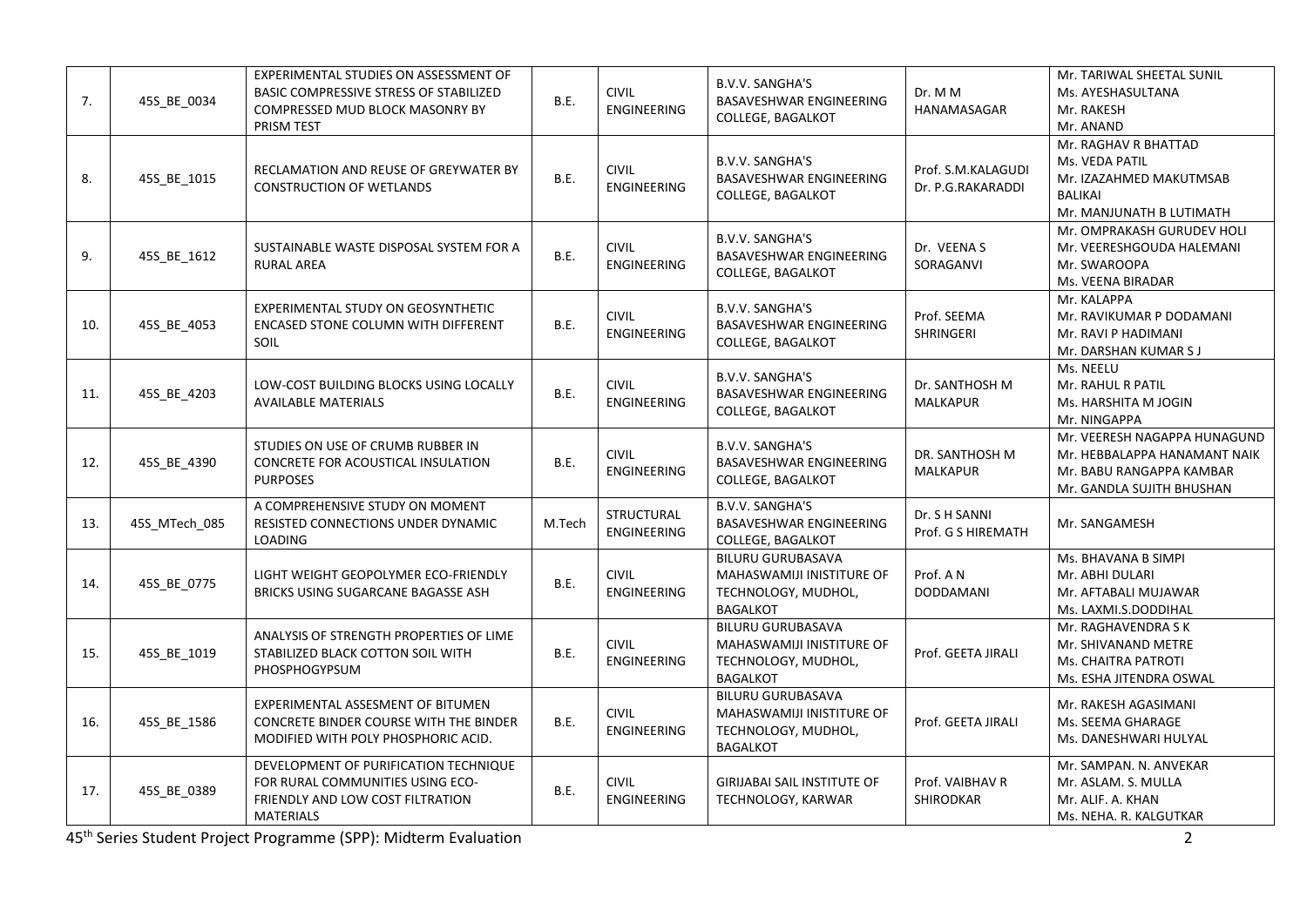| 18. | 45S BE 0537 | AN EXPERIMENTAL STUDY ON IMPROVEMENT<br>OF LOCALLY AVAILABLE SOIL BY USING<br>EGGSHELL POWDER AND QUARRY DUST                                                                                                         | B.E.        | <b>CIVIL</b><br><b>ENGINEERING</b> | JAIN COLLEGE OF ENGINEERING<br>AND TECHNOLOGY, HUBBALLI                                         | Prof. NAVEEN B<br><b>SHIRUR</b>                     | Mr. SHIVAJI M NALAVADE<br>Mr. OMKAR A KATAVAKAR<br>Mr. ROHITKUMAR S YALLUR<br>Mr. AKSHAY S BALAGANUR |
|-----|-------------|-----------------------------------------------------------------------------------------------------------------------------------------------------------------------------------------------------------------------|-------------|------------------------------------|-------------------------------------------------------------------------------------------------|-----------------------------------------------------|------------------------------------------------------------------------------------------------------|
| 19. | 45S BE 0994 | EXPERIMENTAL STUDY ON PARTIAL<br>REPLACEMENT OF COARSE AGGREGATE BY<br>MANGLORE TILE WASTE IN CONCRETE                                                                                                                | B.E.        | <b>CIVIL</b><br><b>ENGINEERING</b> | JAIN COLLEGE OF ENGINEERING<br>AND TECHNOLOGY, HUBBALLI                                         | Mr. TUSHAR<br>PRABHAKAR                             | Mr. SAYED LATEEF PEER KHADRI<br>Mr. SURAJ HEGDAL<br>Mr. AFFAN A ATTAR<br>Mr. DEEPAK KALBURGI         |
| 20. | 45S BE 1004 | INVESTIGATION AND CHARACTERIZATION OF<br>SOLID WASTE DISPOSAL SITES AND IT'S IMPACT<br>ON SOIL AND WASTE IN HUBLI CITY                                                                                                | B.E.        | <b>CIVIL</b><br>ENGINEERING        | JAIN COLLEGE OF ENGINEERING<br>AND TECHNOLOGY, HUBBALLI                                         | Mr. SACHIN P D<br>Mr. NAVEEN SHIRUR                 | Ms. SAHANA B K<br>Ms. LAVANYA I M<br>Mr. PRAJWAL R N<br>Mr.SANJAY K K                                |
| 21. | 45S_BE_1490 | <b>IMPOSITION OF AQUAPONIC AND</b><br>HYDROPONIC SYSTEM ON ROTATING<br><b>BIOLOGICAL CONTACTOR TO WATER</b><br>RECLAMATION IN HUBBALLI-DHARWAD                                                                        | B.E.        | <b>CIVIL</b><br><b>ENGINEERING</b> | JAIN COLLEGE OF ENGINEERING<br>AND TECHNOLOGY, HUBBALLI                                         | Prof. SUNIL<br><b>UMACHAGI</b>                      | Ms. SAMPADA N KHATAWKAR<br>Ms. KOMAL KATHARE<br>Ms. LAXMI C NAIK<br>Mr. ALMAS NADAF                  |
| 22. | 45S BE 2216 | EXPERIMENTAL INVESTIGATION ON<br>EFFECTIVENESS OF NATURAL HERBAL<br>COAGULANT AND OTHER LOW COST FILTER<br>MATERIALS IN THE DEVELOPMENT OF WATER<br>FILTERS FOR RURAL AND URBAN AREAS<br>SITUATED IN DHARWAD DISTRICT | B.E.        | <b>CIVIL</b><br><b>ENGINEERING</b> | JAIN COLLEGE OF ENGINEERING<br>AND TECHNOLOGY, HUBBALLI                                         | Mr. SUNIL UMACHAGI                                  | Ms. MUSKAN M KALASGERI<br>Ms. MUSKAAN GADAWALE<br>Ms. SUSHMA S KABBUR<br>Mr. SAJEED M KAGADGAR       |
| 23. | 45S_BE_4075 | EXPERIMENTAL STUDY ON EFFECT OF AREA<br>AND LENGTH OF STONE COLUMN OF<br>CONCRETE WASTE IN COHESIVE SOILS ON<br>THEIR LOAD CARRYING CAPACITY                                                                          | B.E.        | <b>CIVIL</b><br><b>ENGINEERING</b> | K.L.E. INSTITUTE OF<br>TECHNOLOGY, HUBBALLI                                                     | Mr. RAJAT S VAIDYA                                  | Mr. TUSHAR S KAMBALE<br>Mr. SUNIL KUMAR K S<br>Ms. D R ANJITHA<br>Ms. BHAGYA BASAVARAJ MANTUR        |
| 24. | 45S_BE_4550 | DEVELOPMENT OF COMPOSTING<br>TECHNOLOGY USING LOCALLY GENERATED<br>ORGANIC WASTE IN VIVEKANANDA<br>RAMAKRISHNA ASHRAM, PANCHAVATI, TADAS                                                                              | <b>B.E.</b> | <b>CIVIL</b><br>ENGINEERING        | K.L.E. TECHNOLOGICAL<br>UNIVERSITY, HUBBALLI                                                    | Mrs. NAGALAKSHMI<br>KULKARNI                        | Ms. MEGHA NARAYAN LOKARE<br>Mr. HRUTHIK PATIL<br>Mr. PRASHANT KALI<br>Mr. VRUSHABH ROTTI             |
| 25. | 45S_BE_1725 | EXPERIMENTAL INVESTIGATION OF ON<br>CONCRETE BY PARTIALLY REPLACING CEMENT<br>BY GGBS AND COARSE AGGREGATE BY WASTE<br><b>VITRIFIED TILES</b>                                                                         | B.E.        | <b>CIVIL</b><br><b>ENGINEERING</b> | K.L.S. VISHWANATHRAO<br><b>DESHPANDE INSTITUTE OF</b><br>TECHNOLOGY, HALIYAL,<br>UTTARA KANNADA | Prof. SEEMA R<br><b>BASARIKATTI</b>                 | Mr. SAIFUZAMAN M TADPATRI<br>Mr. SAYED SABEEL G<br><b>Ms. SIMRAN TORGAL</b><br>Ms. ARPITA BHAT       |
| 26. | 45S_BE_3068 | UTILISATION OF WATER TREATMENT PLANT<br>SLUDGE AND FLYASH FOR THE<br><b>MANUFACTURING OF BRICKS</b>                                                                                                                   | B.E.        | <b>CIVIL</b><br>ENGINEERING        | K.L.S. VISHWANATHRAO<br>DESHPANDE INSTITUTE OF<br>TECHNOLOGY, HALIYAL,<br>UTTARA KANNADA        | Mr. RAKESH PATIL<br>Ms. LAXMI G<br><b>HATTIHOLI</b> | Mr. JUNED I DEVALAPUR<br>Ms. SONAL B<br>Ms. VAISHNAVI S KUMBAR<br>Mr. SARVESH NEELGAR                |
| 27. | 45S_BE_1157 | SEISMIC ANALYSIS OF COMPOSITE RCC SHEAR<br>WALL WITH OR WITHOUT SHEAR<br>WALL, CONSIDERING SOIL STRUCTURE<br><b>INTERACTION</b>                                                                                       | <b>B.E.</b> | <b>CIVIL</b><br><b>ENGINEERING</b> | S.D.M. COLLEGE OF<br><b>ENGINEERING AND</b><br>TECHNOLOGY, DHARWAD                              | Mrs. KUSHAL KAPALI<br>A                             | Mr. ADITYA BAGADE<br>Ms. S UMA<br>Mr. ZAINULABIDIN TASGAONKAR<br>Mr. ABHISHEK N K                    |